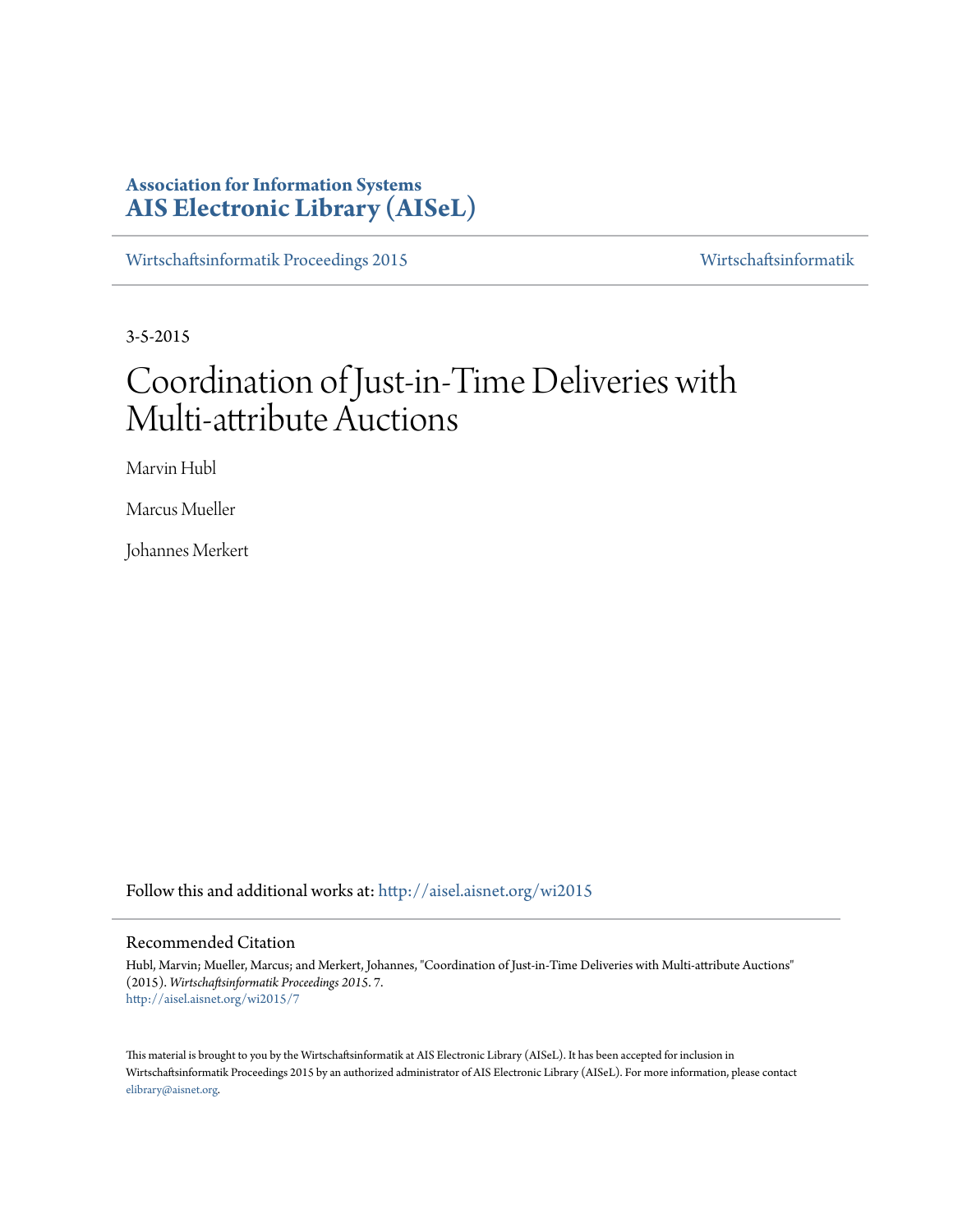# **Coordination of Just-in-Time Deliveries with Multi-attribute Auctions**

Marvin Hubl, Marcus Mueller, Johannes Merkert

University of Hohenheim, Information Systems 2 {marvin.hubl, marcus.mueller, johannes.merkert}@uni-hohenheim.de

**Abstract.** Just-in-time deliveries are crucial for many industries. They are particularly essential when the properties of the delivered resource or the demanding processes are sensitive in time. Rigid, centralized planning tends to fail, especially in dynamic environments with distributed decisions and control. Under the constraints of distributed decisions and control, auctions promise an efficient allocation of resources. However, a dedicated design of auctions for justin-time deliveries, which can be incorporated into the design of an IT artifact, is still lacking. We contribute a linear and a quadratic multi-attribute scoring rule for an automated execution by software. We evaluate the artifact in a simulation experiment and reveal the effects of the scoring rules for just-in-time deliveries. Our results provide evidence that the artifact effectively coordinates just-in-time deliveries, which also holds when considering one additional side constraint.

**Keywords:** Just-in-Time Delivery, Multi-attribute Auction, Scoring Rule, Distributed Decisions and Control

# **1 Introduction**

Just-in-time (JiT) deliveries are demanded by many industries [9, 13]. In general, JiT deliveries are encouraged by the reduction of stocks so as to save storage costs and place, to release tied capital, and to diminish the risk of sunken costs [10, 16, 22]. The risk of sunken costs exists in particular for resources with perishable properties. The road pavement process illustrates the JiT requirements: As soon as the paver's asphalt reservoir runs low it has to be provided with asphalt in the right temperature for further processing. The paver must not wait, because discontinuances during the processing lead to irregularities in the pavement. As a result of poor paving, the stability of the road is affected negatively, which then causes high costs for maintenance and repair and impairs the driving safety [5].

When just-in-time deliveries are critical in environments where prospects are hardly possible, it is advisable to establish short-cyclic demands, so that an adjustment to unforeseen circumstances is possible. The use of IT enhances the adaptability to environmental dynamics and the availability of IT permeates throughout all industries. Yet, many production processes are constituted as a supply chain with distributed decisions and control. An integrated conceptualization would fail, because there is no

<sup>12&</sup>lt;sup>th</sup> International Conference on Wirtschaftsinformatik, March 4-6 2015, Osnabrück, Germany

Hubl, M.; Mueller, M.; Merkert, J. (2015): Coordination of Just-in-Time Deliveries with Multi-attribute Auctions, in: Thomas. O.; Teuteberg, F. (Hrsg.): Proceedings der 12. Internationalen Tagung Wirtschaftsinformatik (WI 2015), Osnabrück, S. 91-105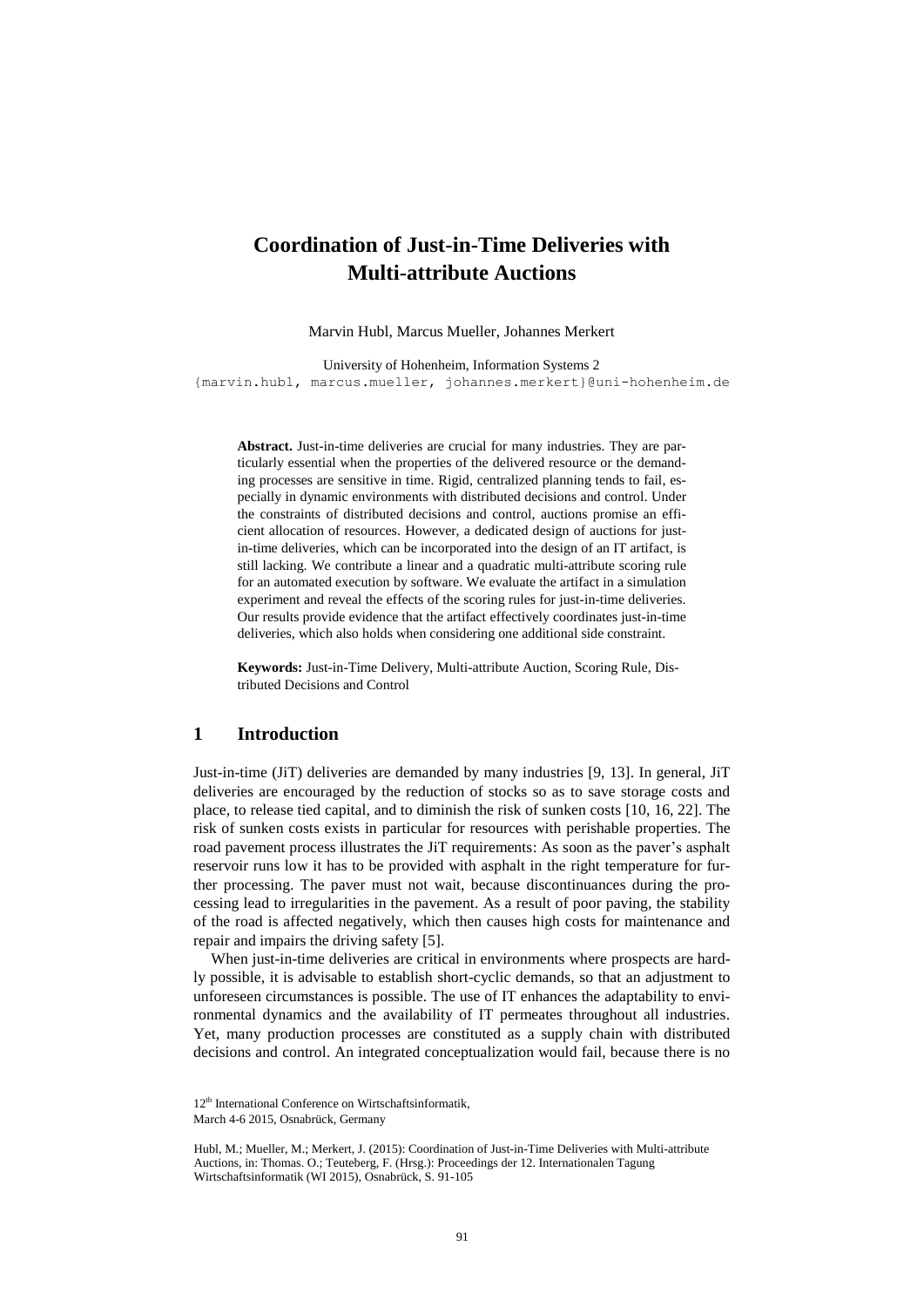effective way to impose directives hierarchically. This situation is prevalent in the nature of many supply chains.

The construction industry sets a good example. During the production process, numerous providers are involved, and each of them complies with her own objectives. Supply chain management and the maintenance of just-in-time deliveries is a tremendous issue [17, 18]. Anyhow, the construction machines are increasingly equipped with digital sensor technology, as well as with digital information processing technology. Coordination relevant data is or becomes available and usable. The problem is, indeed, the distribution of decisions and control.

To address this situation we draw from the Mechanism Design Theory (MDT) and provide an auction as coordination artifact. Auctions are determined by an explicit set of rules [14], and hence their concepts are suitable for adoption by IT engineers. The primary outcome of an auction is classically an allocation. However, we utilize auctions also as a mechanism to find the best agreement for certain characteristics of a delivery order among multiple providers. The characteristics are reflected by the general objectives of JiT deliveries, and encompass the dimensions (1) *prize,* (2) *quantity*, (3) *condition* (quality), (4) delivery *time*, and (5) *place* of delivery. We incorporate the dimensions as attributes for an auction, and design a linear and a quadratic multiattribute scoring rule to determine the provider who is awarded a delivery order. The linear scoring rule scores proportionally to what extent the JiT objectives are accomplished. The quadratic scoring rule allows for a more sophisticated scoring, since the marginal scoring is not constant. By providing and evaluating our multi-attribute auction, we contribute a method for the coordination of JiT deliveries.

The auction as coordination method allows for an efficient allocation of delivery orders to the best-suited deliverer. The deliverer might also be detected from one or several contractual partners' fleet of transport vehicles. An advantage of this procedure, in comparison to a fixed schedule, is that the order retrievals can be adjusted individually to the currently present circumstances. On a road construction site, for example, when there is an interruption in the paving process, one can observe the situation where the asphalt delivering trucks back up at the paver. As a consequence the unnecessarily waiting trucks are later on lacking for the provision of supplies.

We pose the following research question: *What is the effect of using multi-attribute auctions for just-in-time deliveries?* From an IS perspective, we investigate the effect of our IT artifact on the organization of a supply chain. To answer this question, we report the results of a simulation of the artifact. We reveal the implications of the respectively implemented scoring rules for the coordination of just-in-time deliveries, and compare both scoring rules.

Relevance of our research is indicated by the example from above, but also given due to the research gap in this field of IS research. Multi-attribute auctions have already been realized for computer-aided task- and service-allocation [8, 11, 12, 20]. Still, a design of auctions for JiT deliveries is lacking.

The paper is structured in the following way: Sec. [2](#page-3-0) provides an overview of the state of the art. In sec. [3](#page-4-0) our scoring rules are developed as a coordination artifact. Sec. [4](#page-10-0) reports the evaluation of our artifact. We close our paper with a conclusion and an outlook in sec. [5.](#page-13-0)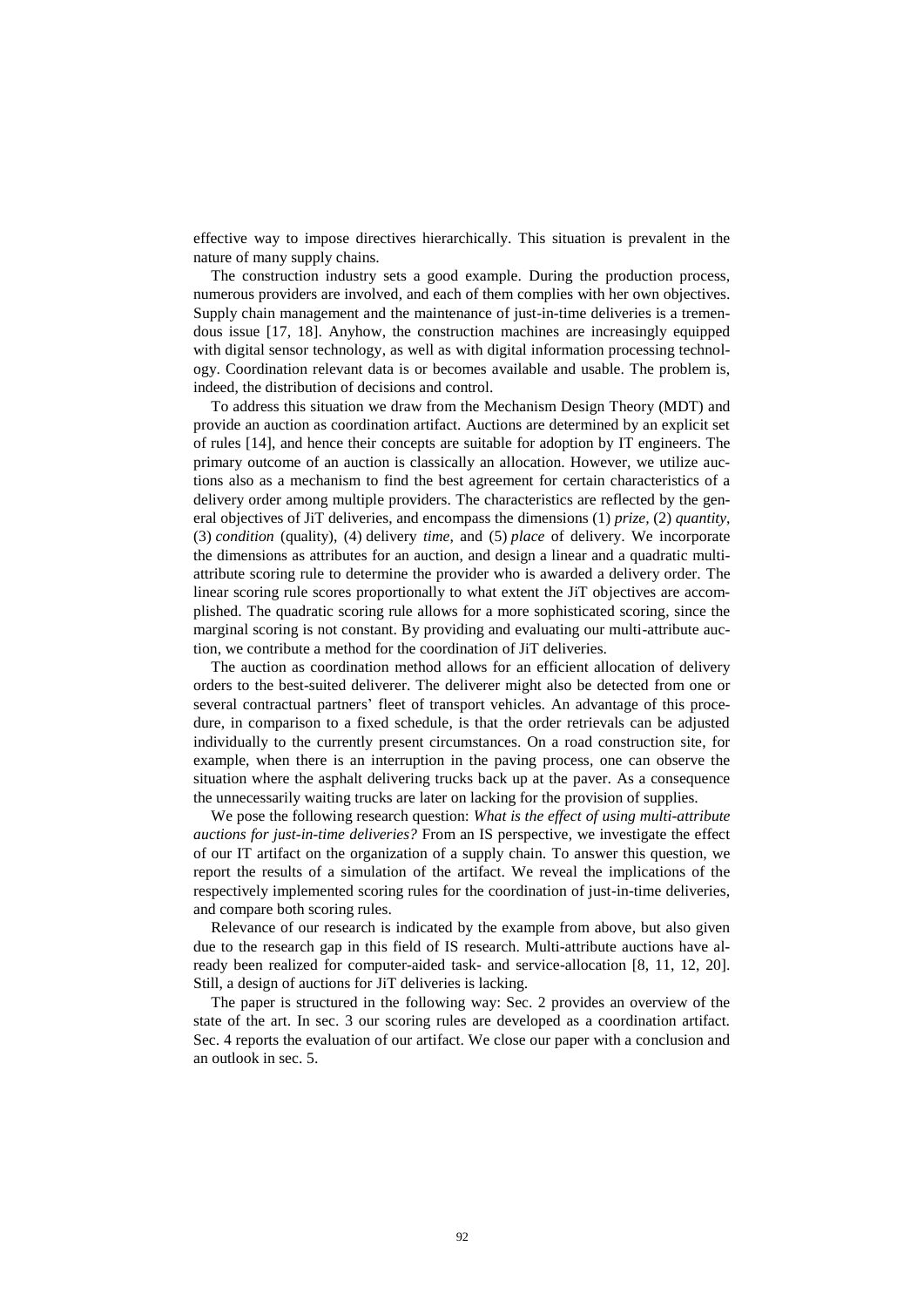# <span id="page-3-0"></span>**2 State of the Art**

The paper at hand relates to other approaches which aim at inducing JiT performances through auctions. Witzel  $\&$  Endriss [21] augment multi-unit auctions with up to four time constraints. The formulation of narrow time restrictions enables auctions for justin-time deliveries. However, the approach is driven by a logic calculus and thus the assessment of the time constraints is either 'true' or 'false'. Soft winner determination for the case that no bidder fits the time restrictions is not possible, and so is the determination of ordering relations not possible either.

Another approach is presented by Nunes et al. [15]. They consider task allocation with time-sensitive single-item sequential auctions for spatially distributed robots. Therefore, each task is assigned an earliest start time, a latest finish time, and an estimated processing time. An appropriate small choice of the time windows addresses JiT requirements. However, integrative multi-attribute auctions are not addressed.

An early model for multi-attribute auctions has been inquired by Che [7]. Che has involved two attributes, one for the prize *p*, and one for the quality *q*. The utility for a bidding agent  $b \in A_B$  in dependence of these two attributes is determined by  $u(b,(p,q)) = V(q) - p$ , where  $V(q)$  is the valuation of the given quality value. In particular, *V* must be differentiated with respect to just-in-time deliveries.

Our paper is also related to work about allocation of computational jobs in service networks, as multi-attribute auctions are used. Dinther et al. [8] incorporate automated negotiations with a scoring rule for services. The scoring rule is of the form  $S(\mathbf{v}) = \sum_i \lambda_i ||v_i||$ , where **v** is a configuration of a complex service. The service is composed in a service network and the index *i* indicates a node which provides a service. Dinther et al. provide results for the formation of service networks. However, the problem at hand, pertaining to just-in-time deliveries, is to find one sole agent who is best suited for the fulfillment of a demand.

Multi-attribute auctions have also been used to improve sustainability in cloud computing. Widmer et al. [20] factor in the expected energy consumption for the allocation of services in cloud computing. In their simulative evaluation, Widmer et al. assigned different weights to the prize of a service and its energy consumption. They finally assessed the utility ratio of the outcome. However, the scoring model directly incorporates energy specific key figures, and thus a transfer onto the inducement of just-in-time deliveries is not given.

In an experimental setting, Haak & Gimpel [11] have investigated bidding rules for the automation of negotiations for service level agreements (SLA). They compared three rules for multi-attribute auctions, among others with respect to individual rationality and incentive compatibility. The rules are: (1) Tuple-bidding, where the customer proposes a tuple of price and quality and the seller accepts or declines. (2) Scoring-bidding, where the customer gives a scoring function and the seller sets a quality and a prize accordingly or declines. (3) Discount-bidding, which is the same as (2) but allows for discounts. The auction rules only compare prize with quality directly. It is not specified how different quality attributes interact with each other and how the interplay influences the overall outcome.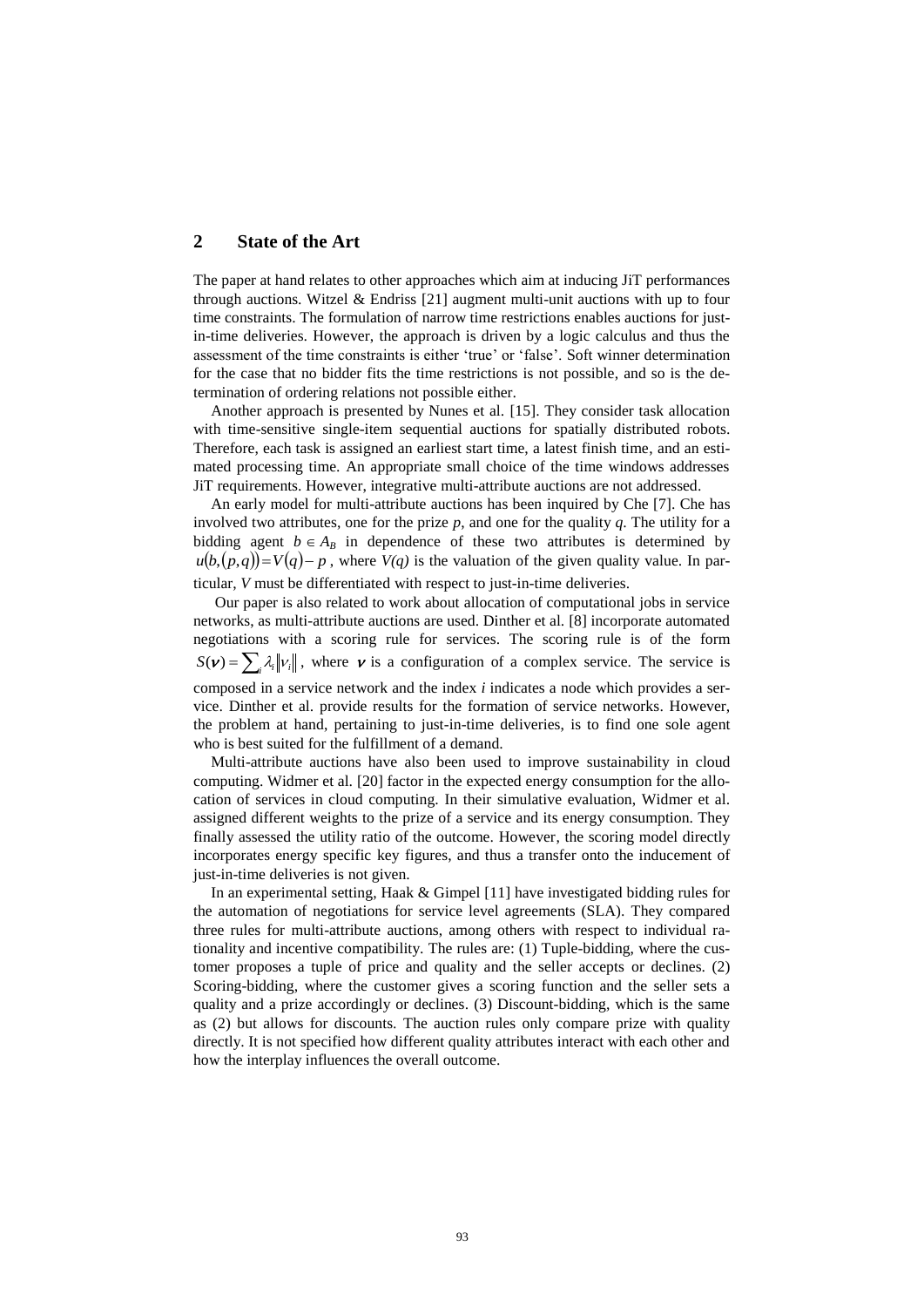Another approach for the automation of the negotiation for SLA by multi-attribute auctions is given by Kieninger et al. [12]. They consider a multi-attribute offer as a tuple of service incident patterns, such as outages or disfunctions. The winner of the auction is determined by the expected business costs, which are computed by multiplying the frequencies of the service incident patterns with the business costs for a service. However, the last two presented papers do not fit to the problem of inducing just-in-time deliveries.

Our paper is also related to work of Bichler et al. [4], who give a comprehensive overview of the usage of auctions for procurement with IT. In an earlier work, Bichler [1] has investigated the more general question, whether multi-attribute auctions achieve better outcomes than traditional auctions for the prize of an item only. Later, Bichler & Kalagnanam [2] have applied the concept of multi-attribute auctions to configurable offers and to auctions with multiple sources. Although progress has been made, regarding multi-attribute auctions with IT, the design of scoring rules for the automated procurement of just-in-time deliveries has not been inquired, yet.

<span id="page-4-0"></span>Quadratic scoring rules were not implemented in any of the preceding works.

# **3 Artifact Design**

#### **3.1 Formal Framework**

We take an auction as a mechanism for resource allocation between one auctioneer and multiple bidders, which is constituted by a bidding process over potentially several attributes of one or more items [3]. The items are the resources that shall be allocated, and the attributes determine the characteristics of what an agreement must be found − besides the pure allocation of the item. The notion of a resource, i.e. of the items, is to be understood in a broad sense that covers tangible goods, as well as intangible goods, or services, so objects, as well as performances, or even commitments to eventually execute a task. The objective of the auction is to optimize the agreement for the attributes from the auctioneer's viewpoint, respectively to find the bidder with whom the best agreement can be found.

We employ the following basic model: *I* is the set of items, and  $B \subseteq \mathcal{P}(I)$  is the set of item bundles from the power set over *I*. *C* is the set of attributes (characteristics), where  $Y_c \subseteq \mathbb{R}$  is the value range of  $c \in C$ . Each bundle is attributed with an array of characteristics to which we refer with  $\mu \subseteq B \times C^M$ . Because the relation  $\mu$  is functional, we obtain the attributes of a bundle  $b \in B$  by  $\mu(b)$ . For the sake of notation, please be aware that for each bundle, *M* may be a different dimension reflecting the number of attributes. Each attribute is assigned a respective value by  $v : \mu \rightarrow Y^M$ , where  $Y = \bigcup_{c \in C} Y_c$ .

*A* is the set of agents, the set of bidders is  $A_B \subseteq A$ , and the set of auctioneers is  $A_A \subseteq A$ . Each agent  $a \in A$  gets the utility  $u(a, v)$ . Note, that v is in fact a triple  $B \times C^M \times Y^M$ , which means that not only the attributes and its values are essential, regarding the utility for an agent, but the bundle itself, too. Let us exemplify the formality (later we will simplify the notation).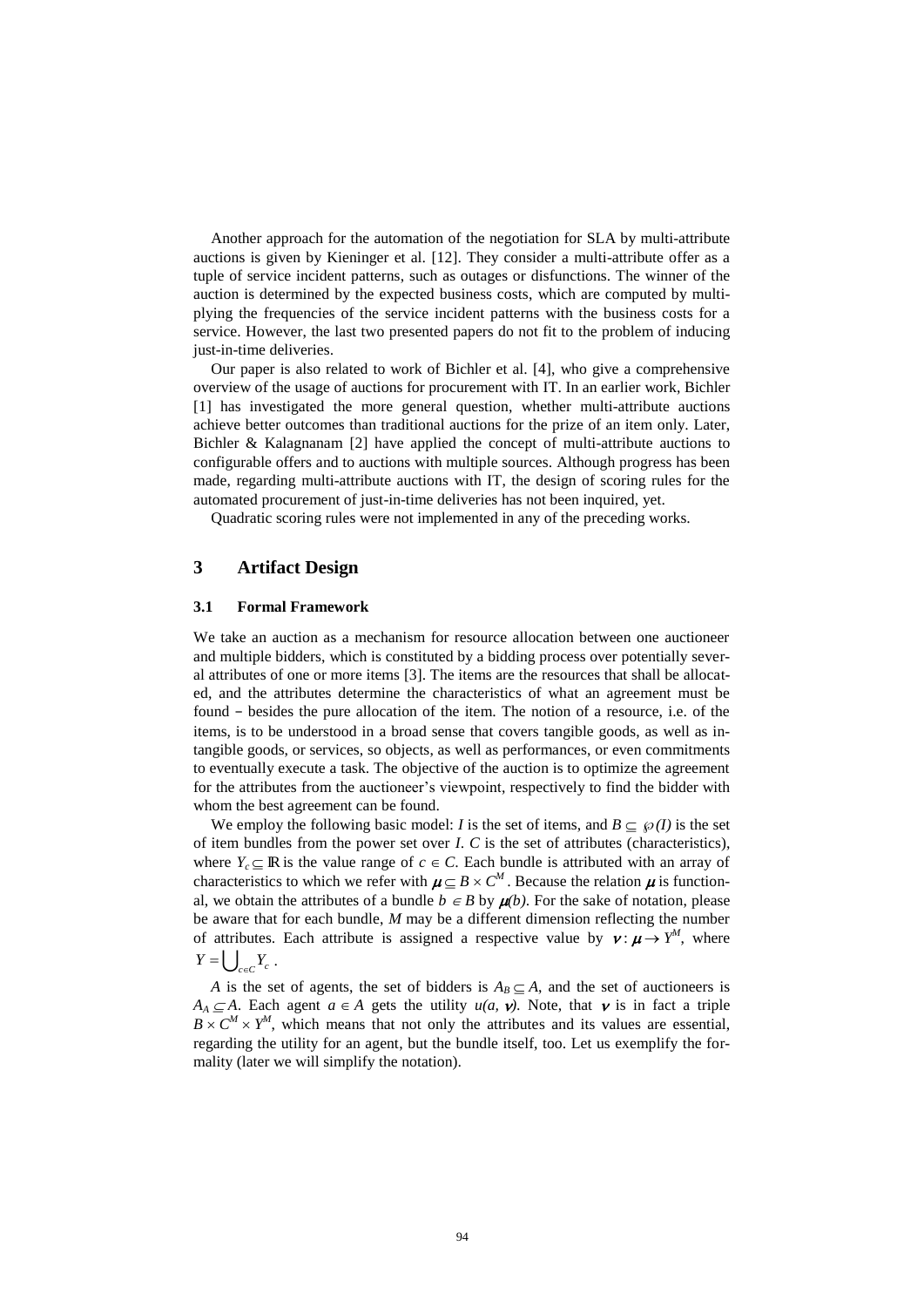*Example 1*: The item set

$$
I = {Asphalt, \,Concrete}
$$

consists of a transport order for asphalt and for concrete. There are only two bundles, comprised of one item each, i.e.

$$
B = \{\text{Asphalt}, \text{ (Concrete)}\}.
$$

Both bundles have the same attributes,

$$
\mu({\text{Asphalt}}) = \mu({\text{Concrete}}) = {\text{Time, Prize}}),
$$

being the delivery time and the charged prize. The attribute values shall be equal, e.g.

$$
\mathbf{v}(\mathbf{\mu}(\{Asphalt\})) = \mathbf{v}(\mathbf{\mu}(\{Concrete\})) = (30.0, 70.0),
$$

where the units of the first and the second component are "minutes" and "Euro per ton", respectively. It is obvious that for an asphalt paving agent the utility for the asphalt delivery should be higher than the utility for the concrete delivery, although the attributes and its values are exactly the same.

*Example 2*: Now let us consider the item set consisting of orders for diverse asphalt types that are needed for a road's base layer, binder layer and wearing layer respectively,

$$
I = {Base, Binder, Wearing}.
$$

They can be purchased individually or together, so the bundle set

$$
B = \{ \{Base\}, \{Binder\}, \{Wearing\}, \{Base, Binder, Wearing\} \}.
$$

The single item bundles have all the same attributes,

$$
\mu({\{Base\}}) = \mu({\{Binder\}}) = \mu({\{Wearing\}}) = (Time, Prize).
$$

The combined bundle has the attributes

$$
\mu({\text{Base, Binder, Wearing}}) = (Time_1, Time_2, Time_3, Prize),
$$

where the semantic of the *Time<sub>i</sub>*-values is the delivery time of one particular kind of asphalt. In a similar way subsequently delivered batch orders could be represented, e.g. with the item set

$$
I = {Base1, Base2, Base3 }.
$$

Based on the notion above and on prior literature [6], we qualify the core properties of auctions by three criterions: (1) Number of items, (2) attribute set, and (3) character.

(1) The number of items to be auctioned has a significant impact on the complexity of the winner determination problem. We only distinguish if single items are auc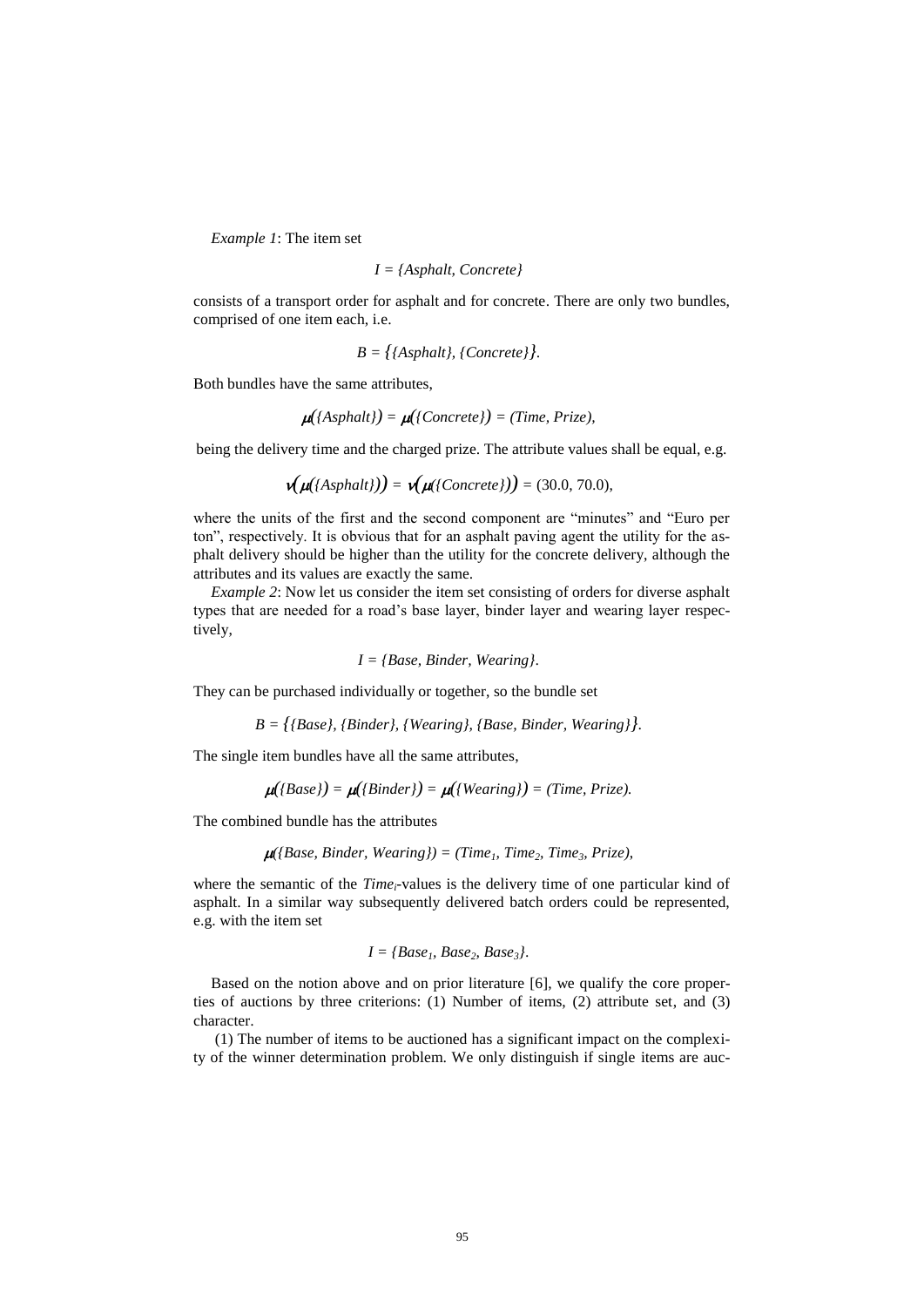tioned separately, or whether bids over bundles of items are possible. In the former case  $B \equiv I$ , by which we mean that B contains exactly the same amount of elements as *I* and each element of *B* contains exactly one element of *I*. The latter case is referred to as combinatorial auction, where the number of possible bundles, and hence the search space for an optimal bid, may be exponential in the number of items. (2) The attribute set states whether the auction consists of a single attribute or of multiple attributes, i.e. whether  $M = 1$ . The former case corresponds to the idea of perfect competition for a prize only. The interesting aspect in the latter case is to enable efficient outcomes with respect to the auctioneer's and bidders' prioritization of the attributes, which potentially allows for tradeoffs. (3) Therefore, we address also the character of an auction, which can either be integrative or distributive. In distributive auctions either the auctioneer wins and the bidders lose per bid or vice versa [19]. Integrative auctions offer the opportunity to find compromises between the auctioneer and a bidder, which are not bound to the fixed pie assumption of distributive auctions, i.e. win-win outcomes are possible. More formally, let  $v$ <sup>"</sup> and  $v'$  be two distinct value characteristics of a bid for a bundle *b* and  $a_1, a_2 \in A$  be two distinct agents. An auction is integrative if  $u(a_1, \mathbf{v}^*) > u(a_1, \mathbf{v}^*) \wedge u(a_2, \mathbf{v}^*) > u(a_2, \mathbf{v}^*)$  is possible.

Based on that conceptualization our contribution is a single-item, multi-attribute, integrative auction.

#### **3.2 The Auction Model**

The essential part for the design of the auction is the triple  $\nu$ . This variable aggregates an item bundle with its attributes and the respective attribute values. Since the auction shall coordinate just-in-time deliveries, the item set contains an order for the delivery of a resource,  $I = \{Delivery \ order\}$ . The bundle set contains only the one item,  $B = \{ \{Delivery \ order\} \}.$  The *Delivery order* here is rather a placeholder for an order to deliver a particular resource, e.g. asphalt. Because there is solely one element in the bundle set, we omit the explicit statement of the arguments for  $\mu$  and  $\nu$ . It is unambiguous to what we refer respectively. Although we regard technically a single-item auction we always refer to "the bundle" to retain stringency. The restriction to a single item reduces complexity, but in principle our model allows for combinatorial auctions, too.

The attribute set  $C = \{Prize, Quantity, Condition, Time, Place\}$ . The attributes of the bundle  $\mu = (Prize, Quantity, Condition, Time, Place)$ . We use in the following the respective first two letters as abbreviation, i.e. *Pr, Qu, Co, Ti, Pl.* The value range of each attribute  $c \in C$  is given by  $Y_c$ . We require that each  $Y_c \subseteq \mathbb{R}$ , so each attribute must be mapped to a real number. The satisfaction of this requirement is not straightforward regarding the attributes *Condition* and *Place*. A place is usually given by a Cartesian product of two or three real numbers specifying coordinates. However, there is always a natural possibility to express the distance to a reference point with one sole real number. One can consider the shortest path in a road network to the reference point, or the time that is needed to get there, or even the consumption of fuel. No matter which projection is used, information will be lost. Still, for our purpose the one-dimensional distance to a reference point is sufficient. The reference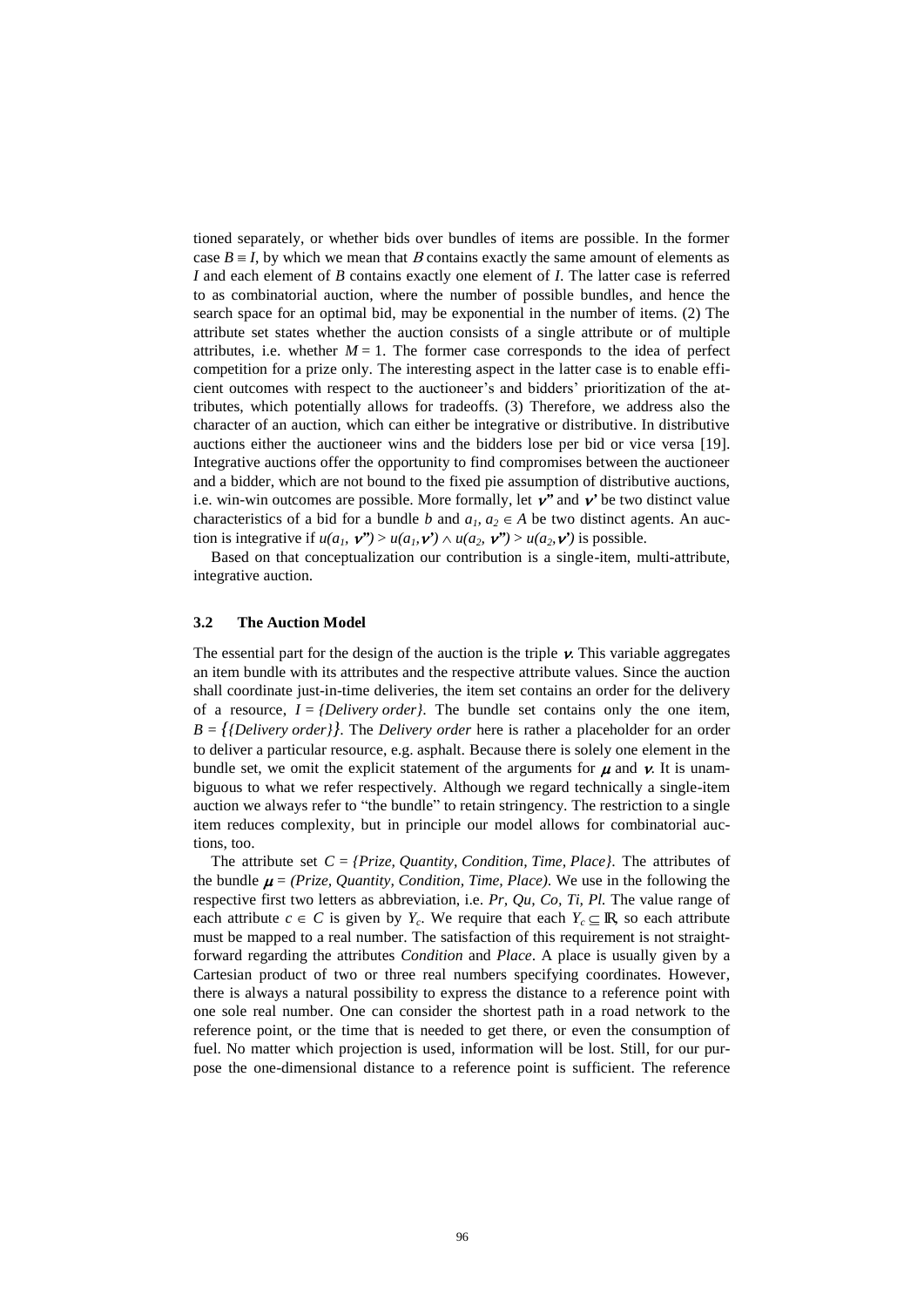point is the aspired place of delivery. Bidders can bid for the distance to that reference point as delivery place. In cases where the place is not subject for negotiation the only accepted distance is zero.

The attribute describing the condition poses more difficulties. First of all it is not always straightforward to assess the condition of a resource quantitatively. That is why we introduce formally an auxiliary function that we call  $y_C$  and that returns a real number as value for the *Condition* attribute. In the best case, *yCo* is a sensor which returns a measurement directly, e.g. a temperature or a viscosity. The function may however also be a mapping from qualitative attributes onto a real number. The latter case is not straightforward, though.

The auction is carried out by an agent  $a \in A_A$  who demands a resource at a specific time. To find the bidder who is best suited for the fulfillment of the demand, the auctioneer agent *a* scores the bids with a scoring function  $S : \nu \rightarrow \mathbb{R}$ . Based on the scoring function *S* the order is awarded to the bidder  $b^* \in A_B$  who attains the highest score. Please note that the scoring of a bid is not necessarily identical to the utility from that bid. We take the scoring function as a technical means to map priorities on the auction attributes. Since the co-domain of the scoring function  $S$  is  $\mathbb{R}$ , the array of attribute values  $\nu$  must be mapped onto one sole number. A reduction of multiple values to one value is non-trivial because information is lost inevitably. Our general approach is to score each attribute value  $v_c$  individually, and to connect the individual scores  $S_c(\nu_c)$  with a commutative, associative operator "∘".

$$
S(\nu) = S_{Pr}(\nu_{Pr}) \circ S_{Qu}(\nu_{Qu}) \circ S_{Co}(\nu_{Co}) \circ S_{Ti}(\nu_{Ti}) \circ S_{Pl}(\nu_{Pl}).
$$

[Commutativity](http://www.dict.cc/englisch-deutsch/commutativity.html) and associativity make sure that the order, in which the individual scoring functions are computed, is irrelevant. We use the simple additive operation:

$$
S(\nu) = S_{Pr}(\nu_{Pr}) + S_{Qu}(\nu_{Qu}) + S_{Co}(\nu_{Co}) + S_{Ti}(\nu_{Ti}) + S_{Pl}(\nu_{Pl}) = \sum_{c \in C} S_c(\nu_c).
$$

With the additive operation the score of each attribute is considered independently. Hence, one particularly favorable attribute value can potentially compensate for an attribute with a low score. When used, for instance, the multiplication, then the entire scoring  $S(\nu)$  converged to zero as soon as the score of one single attribute value becomes close to zero. Consecutively, the scoring functions need to be designed.

# **3.3 The Scoring Rules**

Basically, the linear scoring rule scores the deviation of an attribute value from the aspired value  $v_c^{opt}$  for the corresponding attribute *c*. The minimum and maximum attribute values are defined by  $v_c^{min}$  and  $v_c^{max}$ . It is  $v_c^{min} \le v_c^{opt} \le v_c^{max}$  and the value range  $Y_c = [v_c^{min}, v_c^{max}]$ . Note, that the value range of the attributes is the domain of the scoring function. The weighting factor  $\lambda_c$  constitutes at the same time the maximum score for the attribute *c*. The *linear* scoring rule for the individual attributes *c* reads: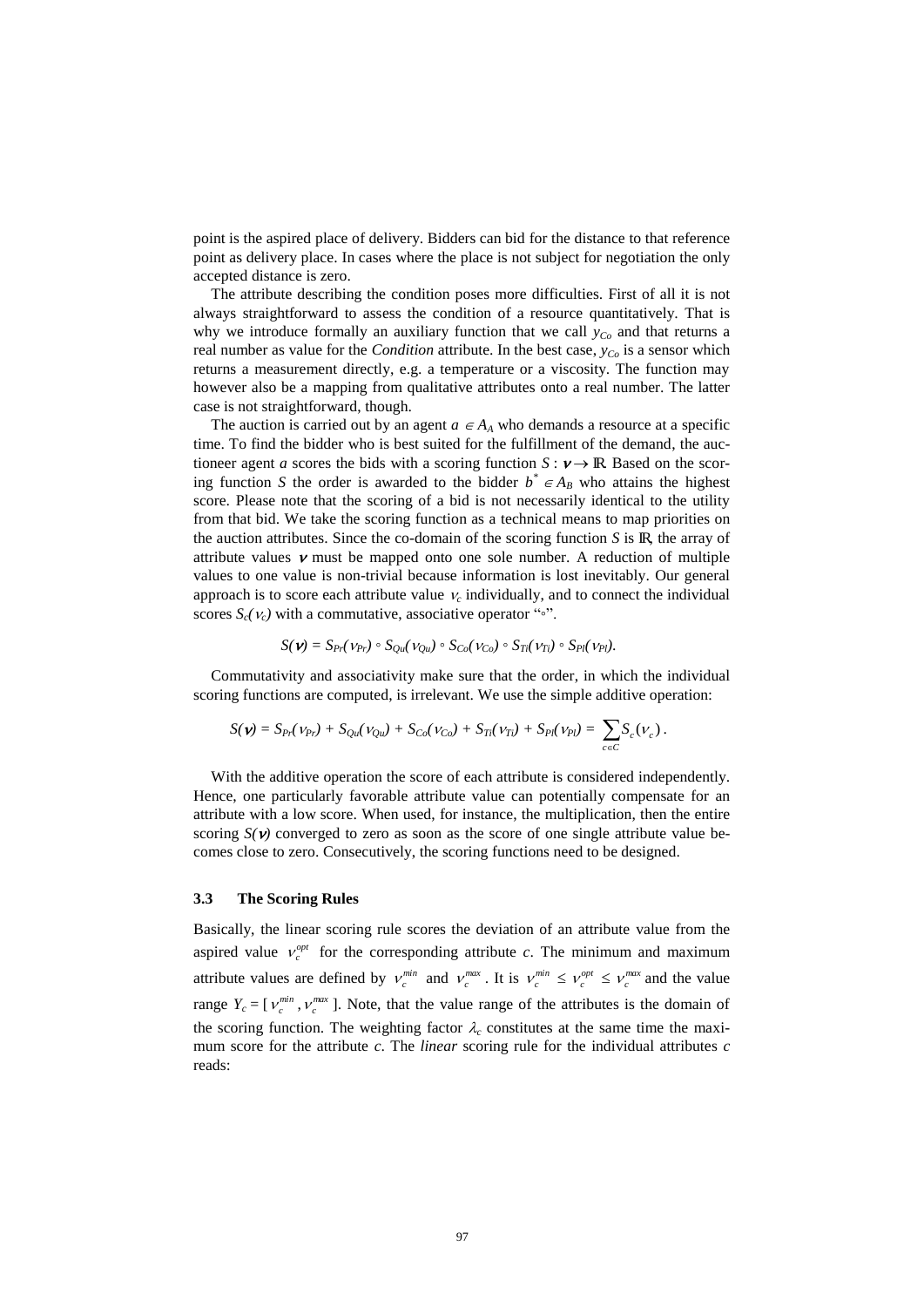

<span id="page-8-0"></span>**Fig. 1.** Linear scoring function with different weighting factors (for the *Time* attribute)



For the score at the interval boundaries it always holds  $v_c^{min} = v_c^{max} = 0$ . The maximum score is only realized for the aspired attribute value  $S_c(V_c^{opt}) = \lambda_c$ . The explicit definition of the case for  $v_c = v_c^{opt}$  allows to set  $v_c^{min} = v_c^{opt}$ , or  $v_c^{opt} = v_c^{max}$ , or  $v_c^{min} = v_c^{opt} = v_c^{max}$ . [Fig. 1](#page-8-0) depicts the function graph of two instances of the linear scoring rule for the attribute  $c = Time$ . Both graphs are underlay with  $v_T^{min} = 20$ ,  $v_T^{opt} = 40$ , and  $v_T^{max} = 50$ , but the black graph is underlay with the weighting factor  $\lambda_{Ti} = 1$  and the gray graph is underlay with the weighting factor  $\lambda_{Ti} = 3$ . A deviation from the aspired attribute value is penalized linearly. If  $S_c(\nu_c) = \perp$  then the value of the attribute  $c$  is out of the settlement range. The settlement range is described by Walton & McKersie [19] and we adopted the concept in the following way: An agreement for the bundle can only be settled if  $\forall c \in C : v_c \in Y_c$ . That means, if bidders make an offer where at least one attribute value is beyond the auctioneer's acceptable value range, then there is no agreement for the bundle at all.

The linear scoring rule cannot express that the marginal scores may be dependent of the current score of the respective attribute value. A deviation around the optimal attribute value shall potentially have a smaller effect than the same deviation at the interval boundaries. A nearby enhancement of linear models is the extension to a second-degree polynomial. Therefore, we posit the following (mathematical) conditions: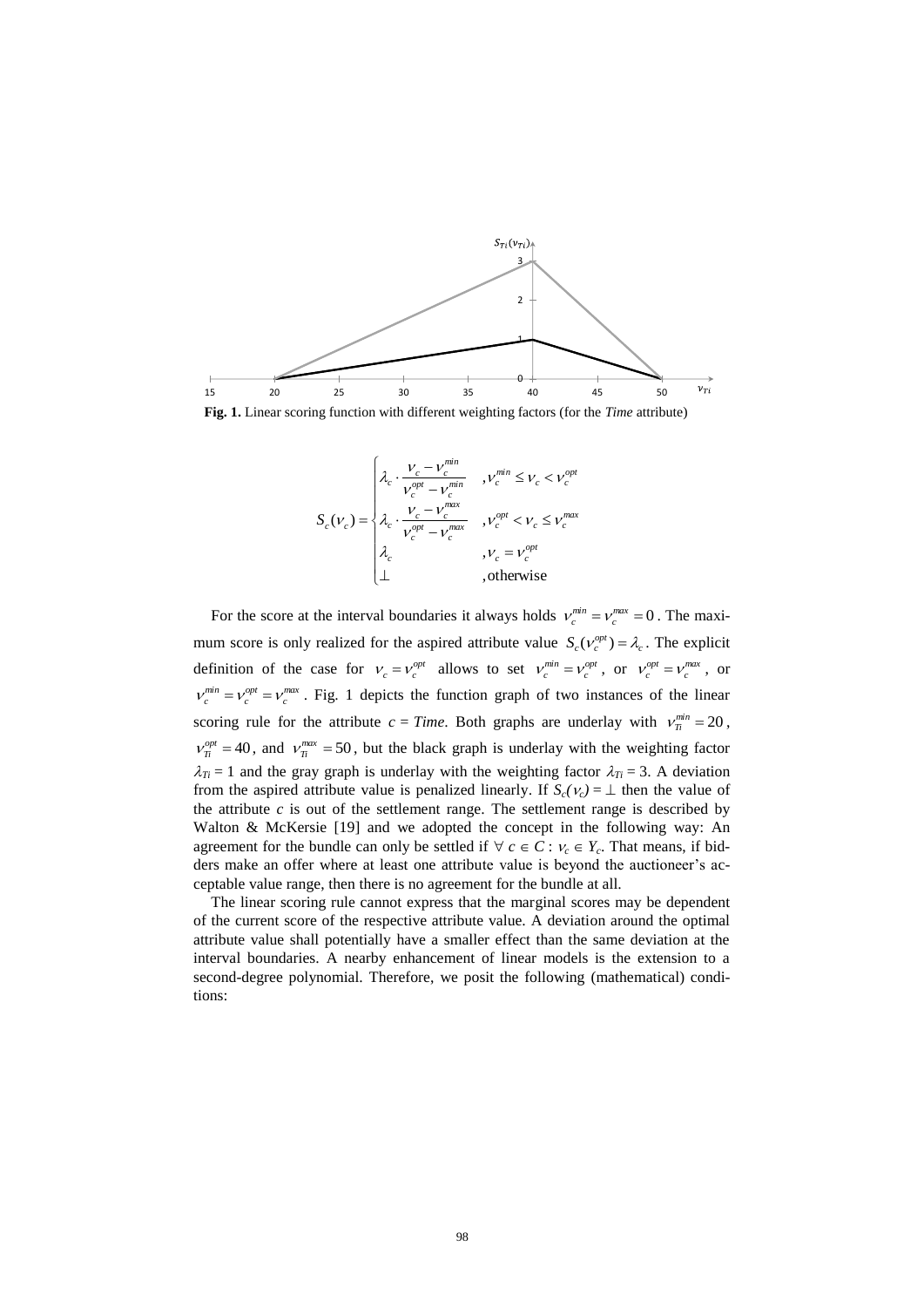(1) 
$$
S_c(v_c^{\min/\max}) = a \cdot (v_c^{\min/\max})^2 + b \cdot v_c^{\min/\max} + c = 0
$$
  
\n(2)  $S_c(v_c^{\text{opt}}) = a \cdot (v_c^{\text{opt}})^2 + b \cdot v_c^{\text{opt}} + c = \lambda_c$   
\n(3)  $\frac{d}{dv_c} S_c(v_c^{\text{opt}}) = a \cdot 2v_c^{\text{opt}} + b = 0$ 

In expression (1) either  $v_c^{min}$  or  $v_c^{max}$  is applied, according to whether the left-hand or the right-hand interval is determined. The expression ensures that the score at the interval boundaries is zero. Expression (2) ensures that the aspired attribute value gets the maximum score. In difference to the linear model, there is a third degree of freedom. With expression (3) we define that the marginal score is zero for the aspired attribute value. This claim has two reasons. On the one hand, the formal justification is that there is no other optimum than the score at the aspired attribute value. That holds even without restricting the domain. On the other hand, the claim implies the following property: The nearer an attribute value converges to the aspired value, the less is the increment of the score. And for the aspired attribute value the marginal increment is zero ultimately. On the other side, the more an attribute value diverges from the optimum value, the higher is the penalization. The implication is that it is harder to compensate bad attribute values (around  $v_c^{\min/\max}$ ) than to get additional scores from good attribute values (around  $v_c^{opt}$ ). In terms of utilities the property is known as risk avoidance. Solving the parameters *a, b, c* yields the *quadratic* scoring rule:

$$
S_c(\nu_c) = \begin{cases} \n\lambda_c \cdot \left( 1 - \left( \frac{V_c - V_c^{opt}}{V_c^{opt} - V_c^{min}} \right)^2 \right) & , \nu_c^{min} \leq \nu_c < \nu_c^{opt} \\ \n\lambda_c \cdot \left( 1 - \left( \frac{V_c - V_c^{opt}}{V_c^{opt} - V_c^{max}} \right)^2 \right) & , \nu_c^{opt} < \nu_c \leq \nu_c^{max} \\ \n\lambda_c & , \nu_c = \nu_c^{opt} \\ \n\perp & , \text{otherwise} \n\end{cases}
$$

[Fig. 2](#page-10-1) depicts the quadratic scoring rule (black graph) in comparison with the linear scoring rule (gray graph), again for the *Time* attribute, but here with  $\lambda_T = 2$ .

The score of the quadratic rule is steadily above the linear scoring, when considering the same weighting factors and interval boundaries. The important property, however, is that the quadratic scoring rule converges smoothly towards the optimum and diverges disproportionally in the other direction.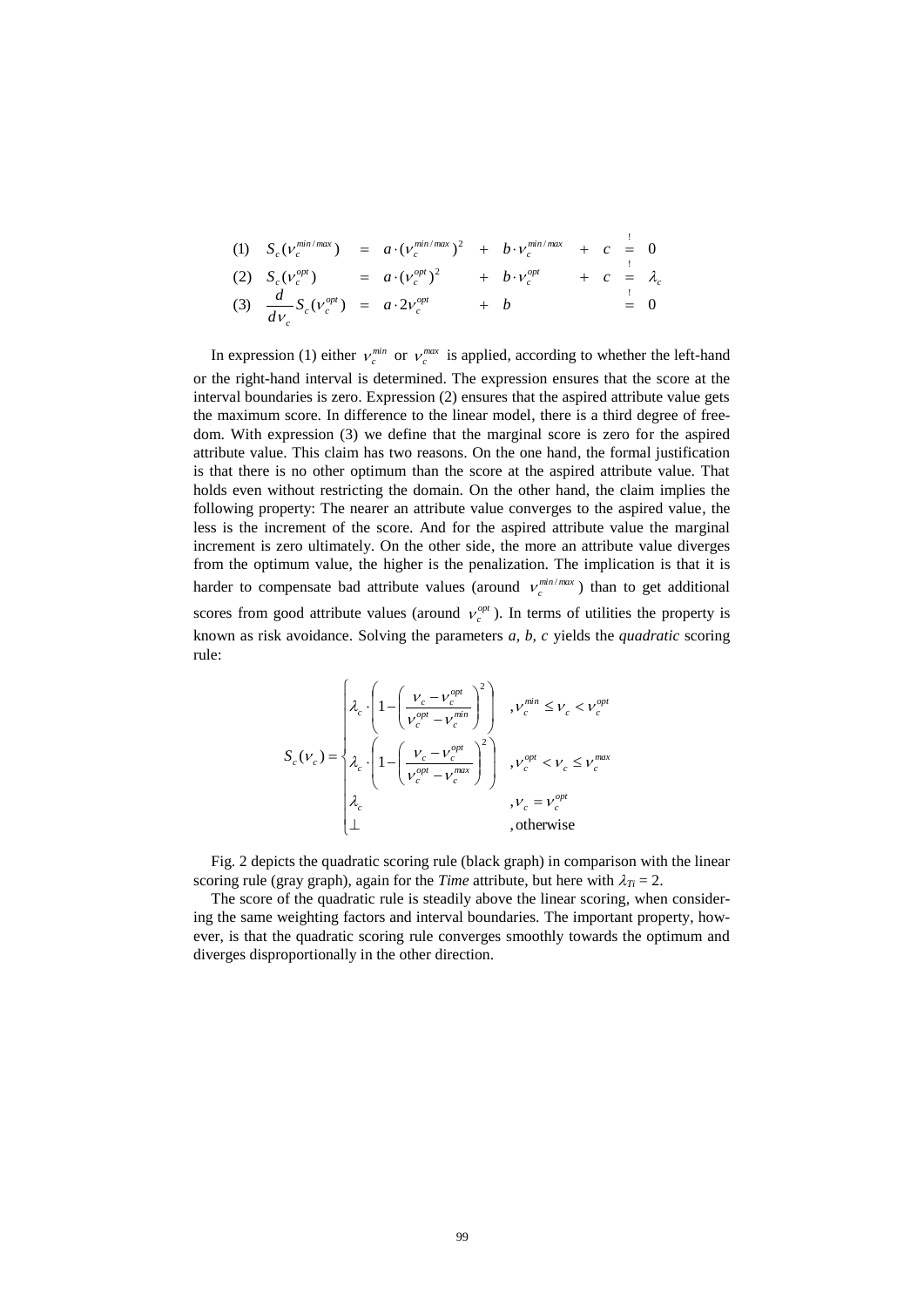

<span id="page-10-1"></span>**Fig. 2.** Quadratic and linear scoring function in comparison (for the *Time* attribute)

### <span id="page-10-0"></span>**4 Artifact Evaluation**

#### **4.1 Simulation Plan**

The evaluation is aligned towards the research question: What is the effect of using the multi-attribute scoring rules for auctions for just-in-time deliveries? We subdivided the research question into three operational questions  $Q1 - Q3$ .

 $Q1$ : How does the variation of the weighting factor  $\lambda_c$  affect the outcome for the at*tribute value*  $v_c$ ? In particular, we focus on  $c = Time$ , but also on  $c = Condition$ .

Q2: How does the variation of the weighting factor  $\lambda_c$  affect the outcome for the *other attribute values* −c*?*

Q3: *What is the difference between the linear scoring rule and the quadratic scoring rule with respect to Q1 and Q2.*

So, the independent variables are the weighting factors for the *Time* attribute, and in an additional evaluation for the *Condition* attribute, too. The dependent variables are the (relative) deviations from the aspired values for each attribute. To answer the research questions  $Q1 - Q3$  we conducted a simulation of the artifact with artificial data. So as to diminish the probability of pure coincidental results we used the averages of 1000 runs. With the confidence level of 99% the averages are less than 0.5 around the true mean for the *Time* attribute. The attribute values were drawn randomly from the settlement range  $Y_c$  for each of the *n* agents in each run. For the possible attribute values we used a uniform distribution with an integer step width of 1.

The parameterization of the simulation is based on a road pavement scenario. The condition of delivered asphalt is described by its temperature and plays a crucial role. For the sake of comparability, we normalized the resulting deviations with the highest possible deviation for the corresponding attribute value. We assume that the place is not subject for negotiation, and hence we state  $Y_{Pl} = \{0\}$ ,  $V_{Pl}^{min} = V_{Pl}^{opt} = V_{Pl}^{max} = 0$ . That is, any deviation from  $v_{Pl} = 0$  excludes the respective bid from the settlement range. By assumption, we regard only accepted bids, and thus omitted the *Place* attribute. The parameters for the other attributes were set as follows.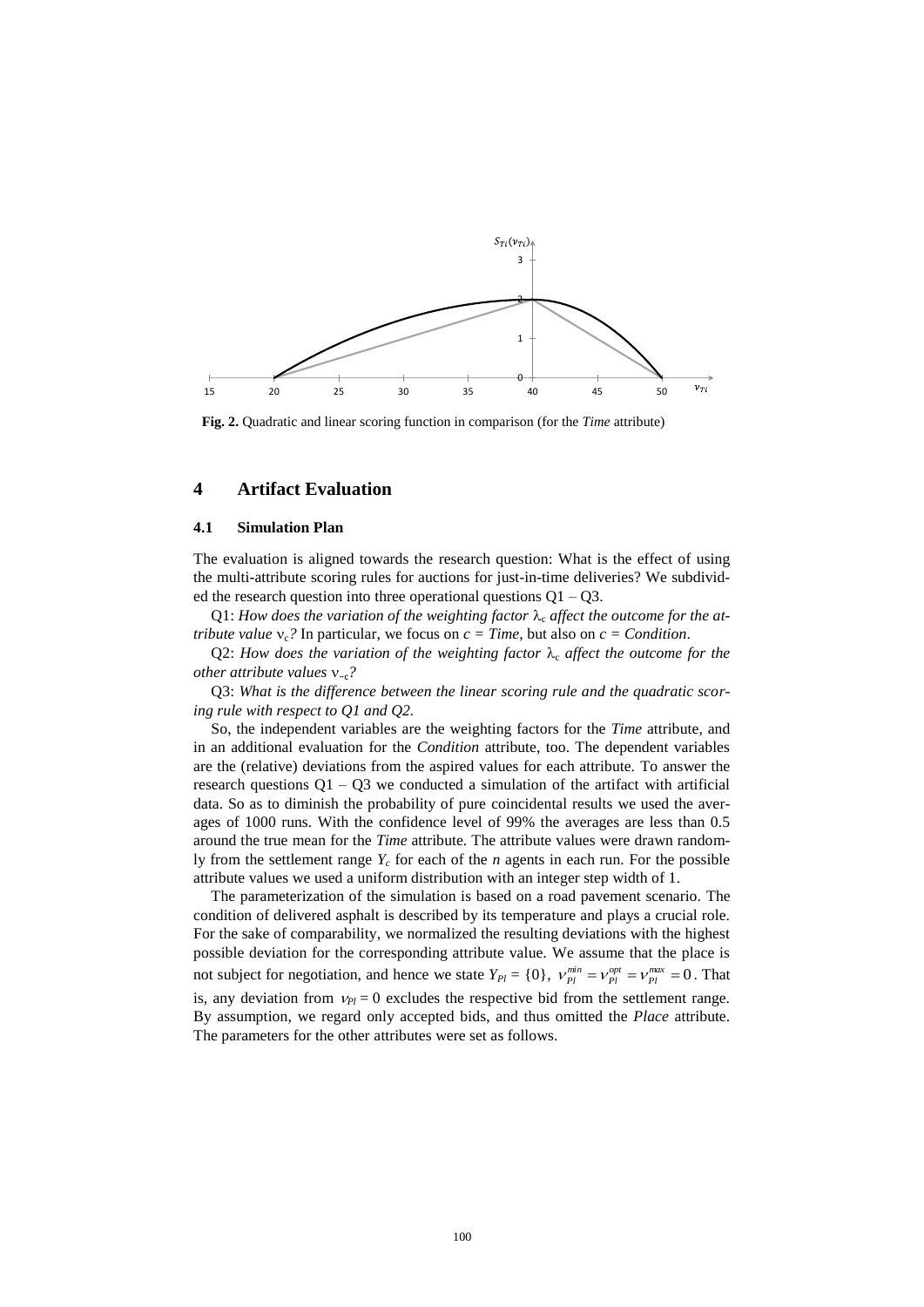| <i>Prize</i> $[\epsilon_{\rm p} \text{, ton}]$ $v_{\rm pr}^{min} = 0$ $v_{\rm pr}^{opt} = 0$ $v_{\rm pr}^{max} = 100$ , |  |  |
|-------------------------------------------------------------------------------------------------------------------------|--|--|
| Quantity $\begin{bmatrix} \text{tons} \end{bmatrix}$ $v_{0u}^{min} = 10$ $v_{0u}^{opt} = 25$ $v_{0u}^{max} = 25$ ,      |  |  |
| <i>Condition</i> $\left[ {}^{\circ}C \right]$ $v_{Co}^{min} = 100$ $v_{Co}^{opt} = 120$ $v_{Co}^{max} = 160$ ,          |  |  |
| <i>Time</i> [minutes] $v_T^{min} = 20$ $v_T^{opt} = 40$ $v_T^{max} = 50$ .                                              |  |  |

The number of bidders has naturally a positive impact on the efficiency of the results. The higher the number is, the higher is the competition. For our simulation, this fact has been incorporated by the uniformly randomized choice of the attribute values. The more bidders are simulated, the higher is the probability that the optimal bid is drawn. We took  $n = 8$  delivery agents, respectively bidders, for our simulation setting, which reflects a realistic number of available dumpers at a medium sized road pavement site.

To capture the efficacy of our coordination artifact we compare the outcomes of the simulation with the expected values of the applied stochastic distribution. Since we used a discrete uniform distribution, the relative expected value of the deviation from the optimal attribute value is given by

$$
\overline{\mathcal{V}}_c^{\|\Delta\|} = \frac{\sum\limits_{\nu_c = \nu_c^{min}}^{\nu_c^{max}} \left| \mathcal{V}_c^{opt} - \mathcal{V}_c \right|}{\nu_c^{max} - \nu_c^{min} + 1} \cdot \frac{1}{\max\left\{ \mathcal{V}_c^{opt} - \mathcal{V}_c^{min}, \mathcal{V}_c^{max} - \mathcal{V}_c^{opt} \right\}}
$$

The last term of the expression normalizes the absolute deviation of the respectively aspired attribute value onto the interval [0, 1]. The resulting means are (rounded where necessary)

$$
\overline{v}_{0u}^{\|\Delta\|} = 50\%, \quad \overline{v}_{Co}^{\|\Delta\|} = 42.21\%, \quad \overline{v}_{Pr}^{\|\Delta\|} = 50\%, \quad \overline{v}_{\overline{n}}^{\|\Delta\|} = 42.74\%.
$$

Basically, these benchmarks reflect a purely stochastically random allocation of the transport orders. The reason for the usage however is this: When weighting one particular attribute highly, we seek to figure out whether the outcome for the other attributes becomes worse than with a random allocation. Negation of this statement provides evidence for the effectivity of our artifact. As a motivational explanation, consider also the case where the transport orders are allocated beforehand in the long term, with respect to a fixed plan. Eventually, the occurrence of stochastic environmental disturbances is equivalent to a random allocation of the transport orders. Our artifact enables for short-term allocations and overcomes defects of that kind.

#### **4.2 Simulation Results**

[Fig. 3](#page-12-0) shows the resulting relative deviation for a ceteris paribus evaluation, where only the weighting factor of the *Time* attribute is varied. The other attribute values are set to 1 constantly. The results for the linear scoring rule are depicted as solid line. The dashed line depicts the results for the quadratic scoring rule. Regarding Q1 and Q2 the results match our expectation: Raising the weight for one attribute decreases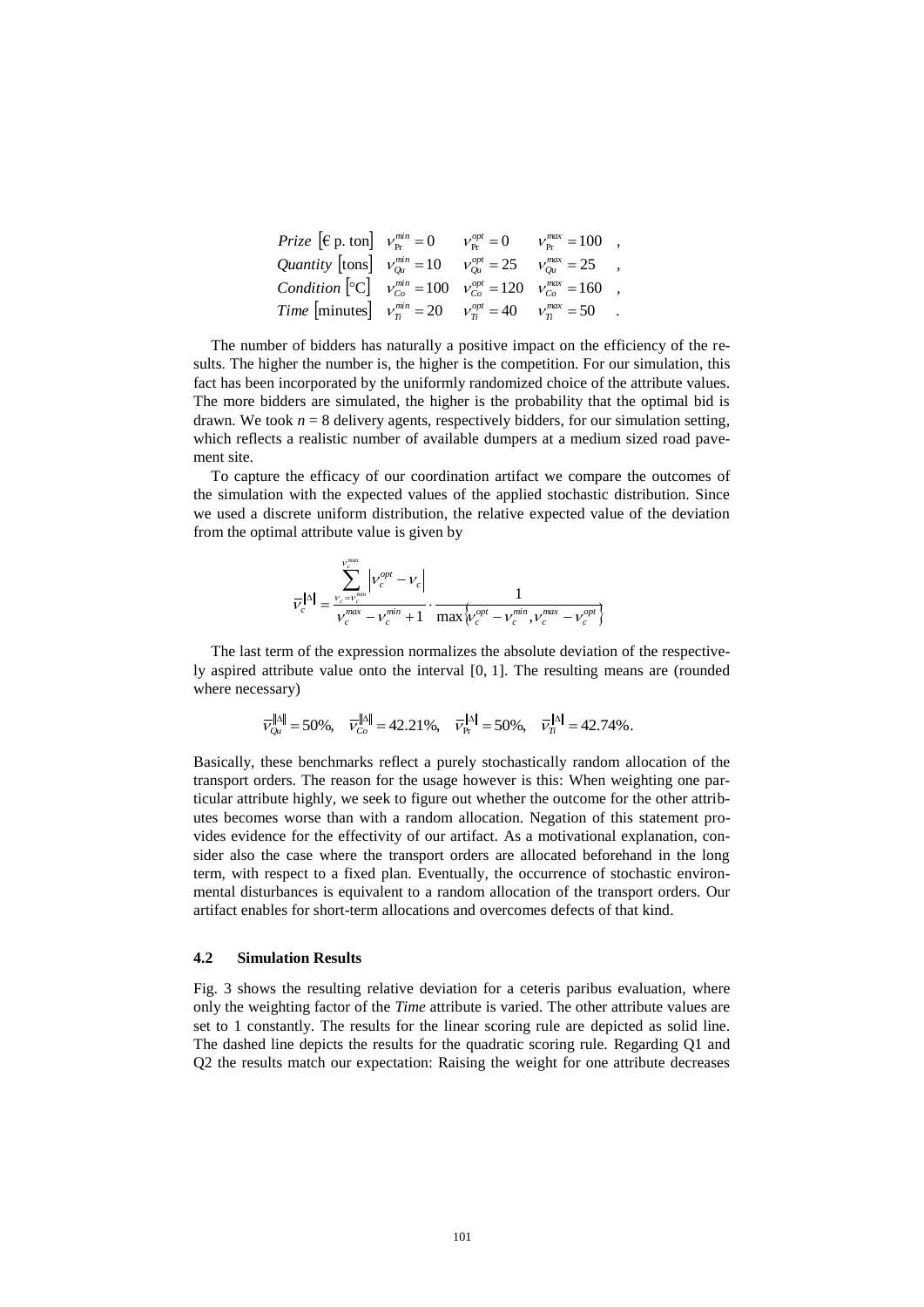

<span id="page-12-0"></span>**Fig. 3.** Relative deviations from the aspired attribute values in dependence of the weighting factor for the *Time* (the other weighting factors are 1)

the average deviation at the cost of the average deviation for the other attributes. We can now quantify to what amount the variation of the weighting factor comes into effect. We describe in the following the results for the linear scoring rule.

The *Time* deviation converges to 10%, which is an improvement of 15% compared to the deviation with  $\lambda_{Ti} = 1$ . The deviation for the *Quantity* and the *Prize* converges to approx. 47%, which is a decline of about 20% compared to the smallest deviation, but still is slightly better than with a purely stochastic winner determination. The *Condition* converges to 40% declining by 15%, which is slightly better than the random allocation, too. The results, however, suggest to choose a weighting factor of 8 for the *Time* attribute, when the other attributes are weighted with 1, because the results for the *Time* deviation do not improve substantially for weights greater than 8.

Regarding Q3, the results show that the effect of varying the weighting factor is more relaxed for the quadratic scoring rule as compared to the linear scoring rule. On the one hand, the improvement for the *Time* deviation is slightly worse than with the linear scoring rule. On the other hand, the decline for the other attributes is strictly better than with the linear scoring rule. The loss of improvement for the *Time* attribute is less than the savings from the decline for the other attributes. However, the total savings add up to about only  $2\% - 3\%$ .

Because in our scenario case not only the requirement of a just-in-time delivery is crucial, but also the condition, i.e. the temperature, we inquired what happens if both the weighting factors for the *Time* attribute and the *Condition* attribute are varied simultaneously, i.e. both attributes are weighted with the same factor. [Fig. 4](#page-13-1) shows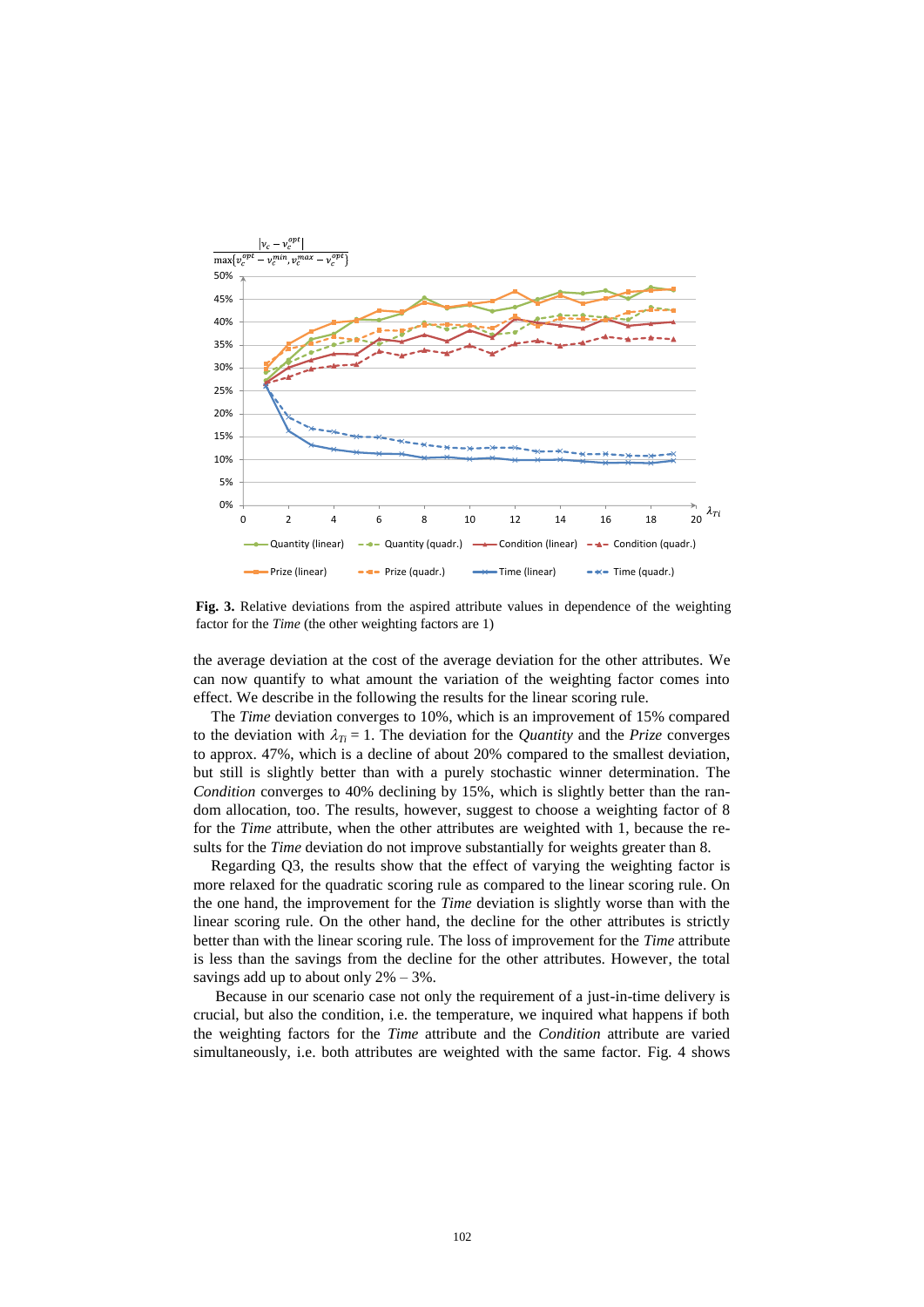

<span id="page-13-1"></span>**Fig. 4.** Relative deviations from the aspired attribute values with simultaneous variation of the weighting factors for the *Time* and the *Condition* (the other weighting factors are 1)

the corresponding results. Now, the *Time* deviation converges only to approx. 17%. And the *Condition* deviation has now nearly exactly the same results as the *Time* deviation. For the benefits of the *Time* and the *Condition* attribute the other attributes converge now to 50%, and hence converge to the expected value with random winner determination. Nonetheless, they do not exceed the purely stochastically expected deviations. So, the decline for the *Quantity, Prize*, and *Time* deviation is only 3%, but the improvement for the *Condition* attribute is considerable high. That means, the consideration of a side constraint for just-in-time deliveries is effectively facilitated by our artifact. However, the results indicate that the relaxing effect of the quadratic scoring rule diminishes when weighting several attributes simultaneously.

## <span id="page-13-0"></span>**5 Conclusion and Outlook**

This research proposes a linear and a quadratic multi-attribute scoring rule for the coordination of just-in-time deliveries with an auction. The attributes for the auction reflect the general requirements for just-in-time deliveries. We have simulated our artifact to evaluate its usefulness and efficacy. We could indicate that the artifact facilitates an advantageous allocation of delivery orders. This holds in particular with respect to a side constraint (here: the *Condition* of the delivered asphalt, given by its temperature). With sole respect to the weighting factor of the *Time* attribute, we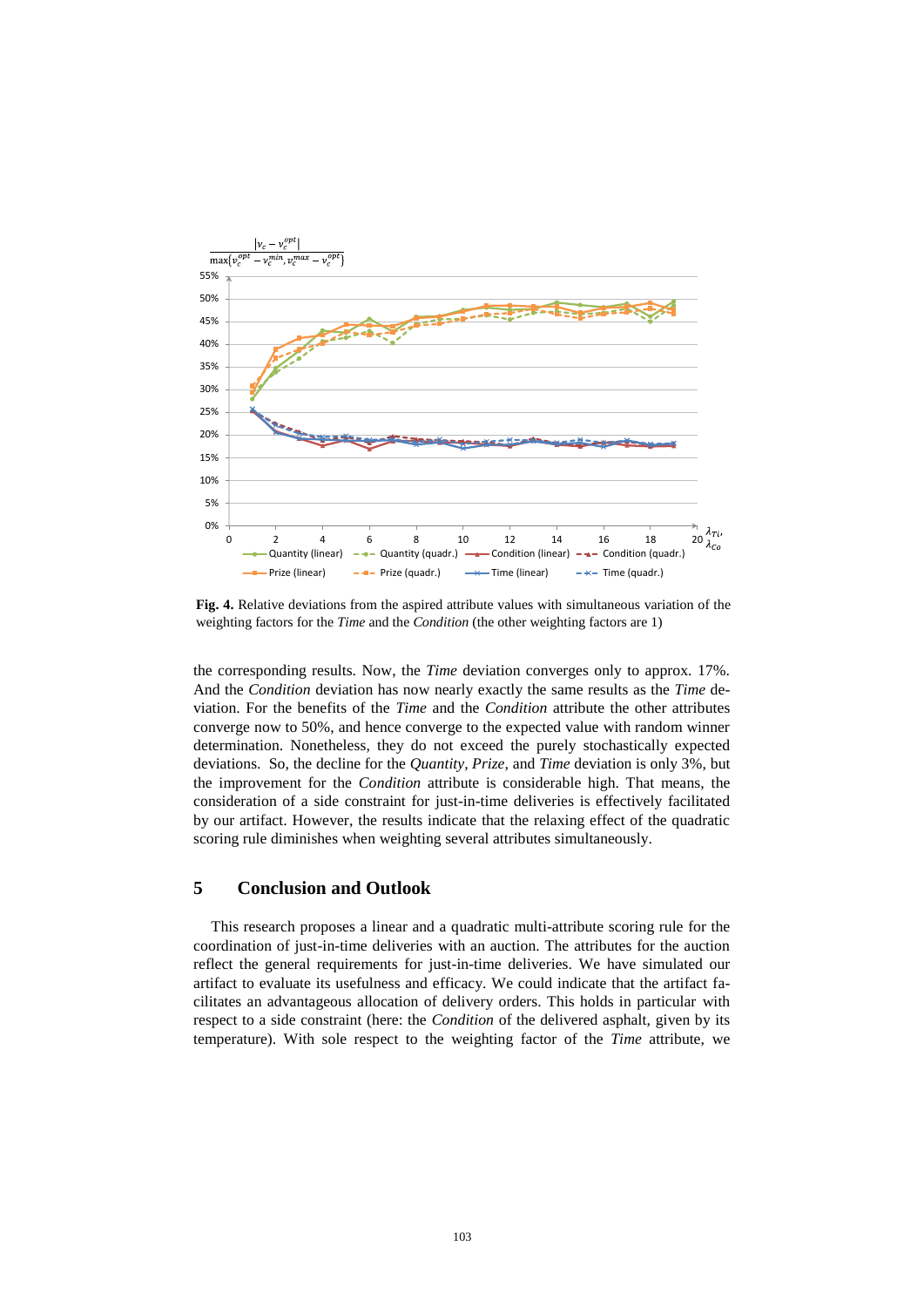showed that the quadratic scoring rule has a relaxing effect in terms of the expected deviations from the aspired attribute values.

The coordination method accompanies a flexibilization of the order retrievals. This is in particularly beneficial to avoid tailbacks. A tailback arises, among others, due to the lack of storage place. In our pavement example, a tailback would lead to a binding of the important transport vehicles, so that shortages are the consequence.

The generally tightened competition accentuates JiT requirements for logistics providers of several industries. Mail order companies, for instance, increase their competitiveness when they deliver the orders at a point in time which is preferred by the receivers. To that end, the mail order companies can potentially choose among various deliverers. The challenge is to select the best-suited deliverer.

We see three research tasks to address limitations of our work: (1) We used a simple additive operation for the multi-attribute scoring and polynomial functions. There might be other operations or functions with different properties to inquire. (2) We evaluated a single-item auction although our model allows for combinatorial auctions, too. The question for just-in-time deliveries is, how to design a combinatorial auction to obtain optimal delivery sequences. (3) So far, we assumed truth telling for the bidders. In fact, that reliance cannot be presupposed. Further investigation must be focused on the inducement of incentive compatibility. In case of strategic bidders, the mechanism is exposed to the danger of failure.

# **6 Acknowledgements**

This work has been supported by the project SmartSite (01MA13002, smartsiteproject.de, "Autonomics for Industry 4.0", autonomik40.de), funded by the German Federal Ministry for Economic Affairs and Energy.

#### **References**

- 1. Bichler, M.: An experimental analysis of multi-attribute auctions. Decision Support Systems. 29, 3, 249–268 (2000).
- 2. Bichler, M., Kalagnanam, J.: Configurable offers and winner determination in multiattribute auctions. European Journal of Operational Research. 160, 2, 380–394 (2005).
- 3. Bichler, M., Kersten, G.E., Strecker, S.: Towards a structured design of electronic negotiations. Group Decision and Negotiation. 12, 4, 311–335 (2003).
- 4. Bichler, M., Pikovsky, A., Setzer, T.: An analysis of design problems in combinatorial procurement auctions. Business & Information Systems Engineering. 1, 1, 111–117 (2009).
- 5. Bleßmann, W., Garthe, F., Großhans, D., Körner, M., Lammen, H., Müssenich, H., Schmidt, H.: Guidelines to ensure the usable lifetime of hot mix asphalt pavements. German Asphalt Pavement Association, Bonn, Germany (2011).
- 6. Buettner, R.: A classification structure for automated negotiations. IEEE/WIC/ACM International Conference on Web Intelligence and Intelligent Agent Technology. pp. 523–530 , Hong Kong (2006).